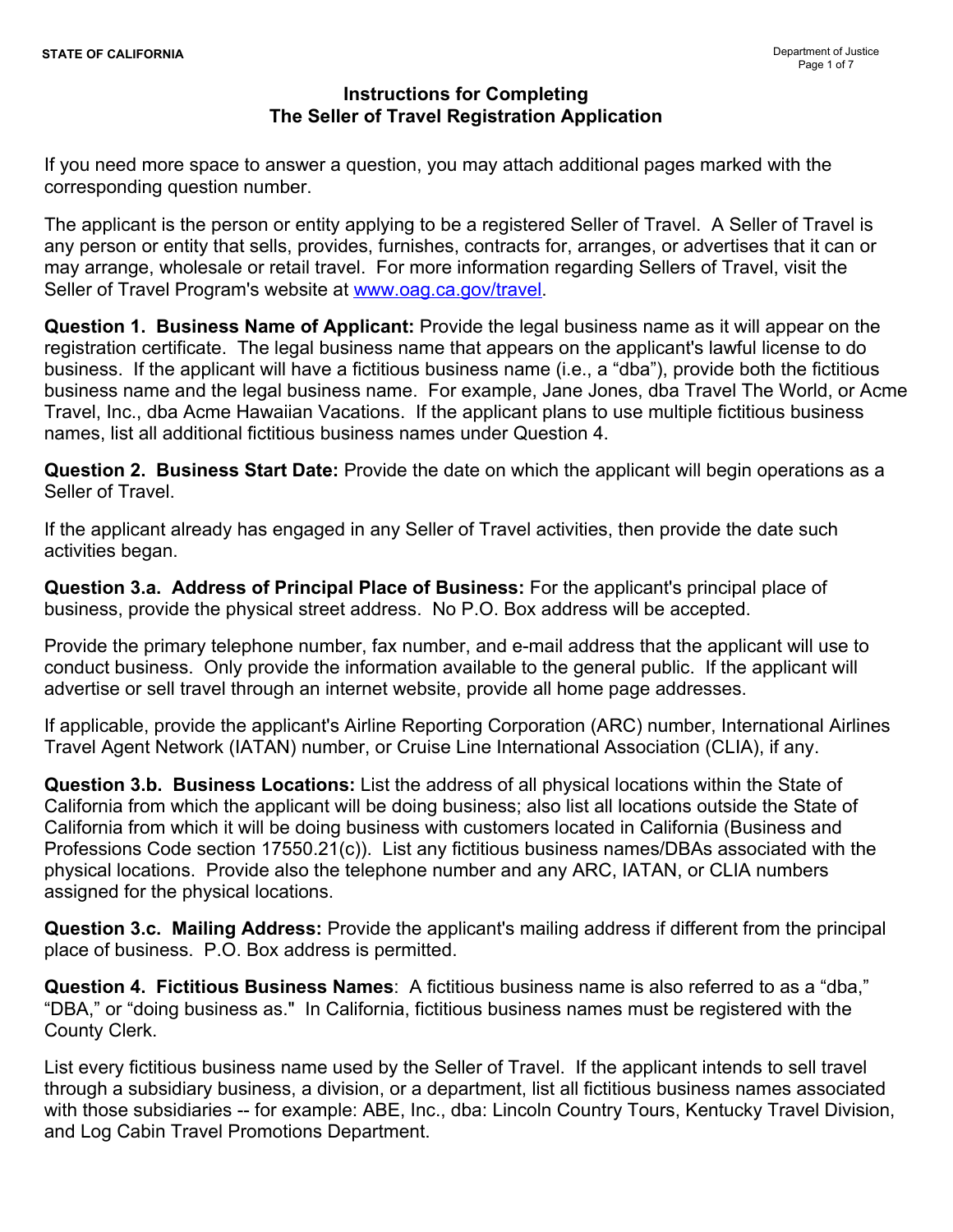**Question 5. Primary Contact Information:** Provide the name, position/title, e-mail address, and telephone number of the person who completed this application, or of the person most knowledgeable about the information in this application. This person will receive the Seller of Travel Program's e-mail communications. If there is a change in the contact person, please immediately update the new contact person's information to avoid any delays in notifications regarding your registration.

**Question 6. Managers:** Provide the first and last names of any managers or other individuals responsible for conducting regular business on behalf of the applicant and who is not listed in Question 7.c. or 7.d.

**Question 7.a. Type of Entity:** Check the box that describes the applicant's ownership structure. If applicant is a corporation, limited liability company, limited liability partnership or limited partnership, the applicant's California Secretary of State number or Franchise Tax Board number must be provided.

**Stock Information:** Check YES if the corporation is an issuer or subsidiary of an issuer of securities that are either listed on a national securities exchange or designated as a national market system security, and list the name of the exchange. Otherwise check NO.

**Question 7.b. Type of Business/Ownership:** Check only one box that describes the type of business ownership: Owner, Trustee, Power of Attorney or Parent Company Ownership.

**Question 7.c. Ownership (Owners and Principals):** Apply the following definitions of "Owner" and "Principal." "Owner" means a person, corporation, limited liability company, nonprofit or other business entity that owns or controls 10% or more of the equity of, or otherwise has claim to 10% or more of the net income of, a seller of travel. "Principal" means an owner, an officer of a corporation, a member of a limited liability company, a general partner of a partnership, or a sole proprietor of a sole proprietorship. If ownership is less than 10%, list at least one Principal. Provide all requested information for every Owner (including a sole proprietor) and Principal who is a natural person (Business and Professions Code section 17550.21(d)). **Each owner/principal is required to provide a separate and personal email address. No duplicate principal/owner e-mail addresses are permitted.** 

**Trustees Ownership:** If Owner is a trustee, provide the name, residence address, position/title, personal e-mail address, and telephone number of trustee.

**Power of Attorney:** If Owner has assigned Power of Attorney, provide the name, address, position/title, personal e-mail address, and telephone number of individual assigned as Power of Attorney. Attach the document establishing the Power of Attorney.

**Question 7.d. Parent Company:** If Owner is a parent company, list name of parent company, the CEO or at least one officer, date of birth, residence address, driver's license (or equivalent identification number), social security number and the state or foreign county where issued.

**Question 8.a. Judgments/Convictions:** Check YES if the applicant, any of its Owners or Principals, or any other Seller of Travel owned or controlled by any of the individuals or legal entities listed in response to Questions 7.c. and 7.d. has: any adverse judgment, including a stipulated judgment or order; made a plea of guilty or nolo contendere ("no contest"); or been convicted of any criminal violation. Check NO if none of the above applies. This disclosure requirement does not include offenses for which the sole penalty imposed was a fine of \$250 or less arising from citations for parking, motor vehicle, local code, ordinance violations, divorce, child support, or child custody proceedings.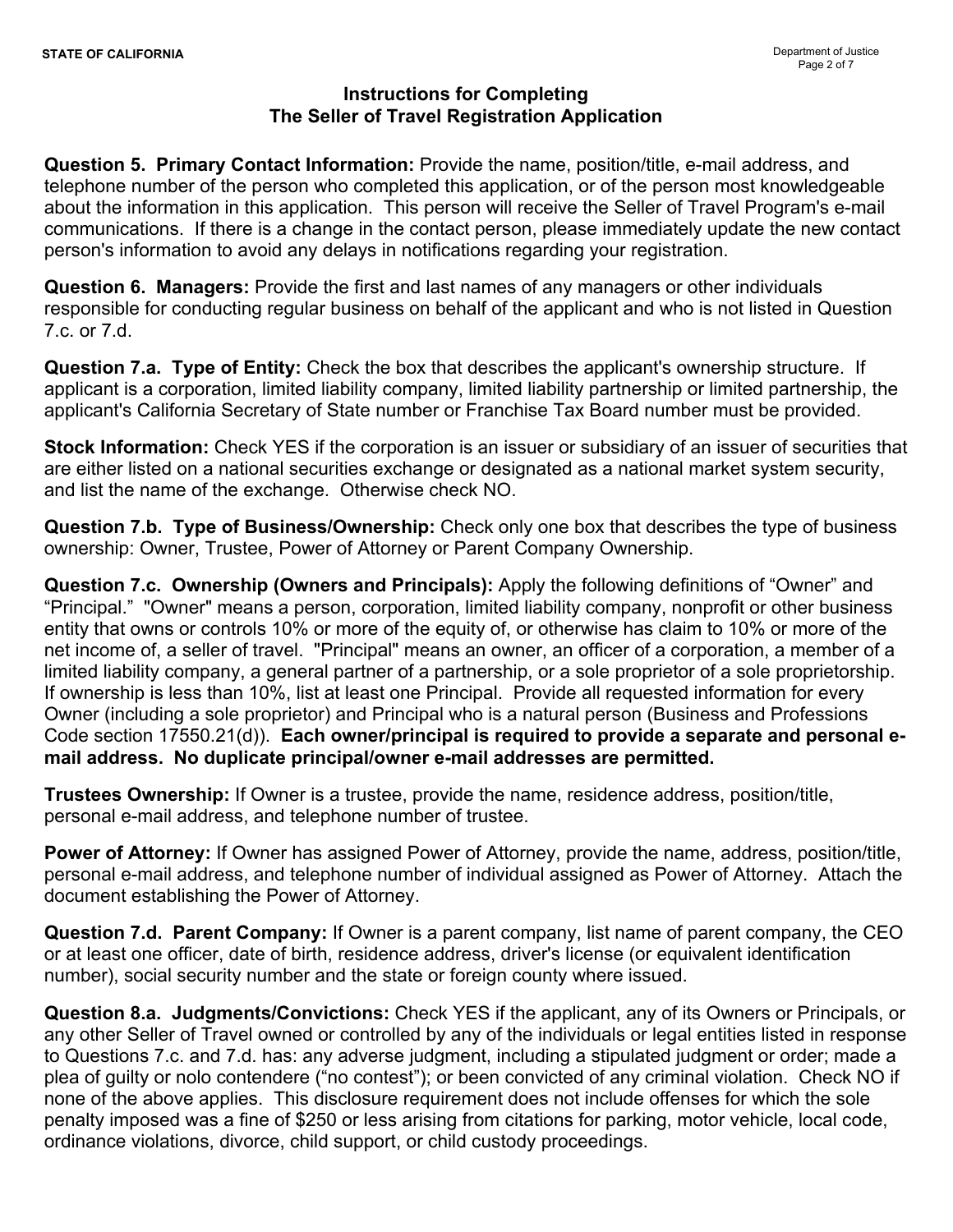**Question 8.b. Judgments, Pleas, Convictions:** If YES was checked under Question 8.a., provide the requested information about each judgment, order, or plea.

**Question 9. Financial Requirement:** The Seller of Travel Law, in Business and Professions Code sections 17550.15 and 17550.16, requires Sellers of Travel to provide financial security by using one of four options: (1) a trust account, (2) a surety bond, (3) a Consumer Protection Deposit Plan, or (4) Credit Card Transactions. Choose one of these four available options. Please make sure to complete all necessary information for the option you choose.

# **OPTION 1:**

**Trust Account and Form 300:** Provide the name and address of each financial institution at which the applicant's "Business Client Trust Accounts" are maintained. List the account number and name of each trust account, whether or not such accounts are located in the State of California. A "Business Client Trust Account" holds client business payments in trust. The business owner does not "own" these payments while they are in the trust account. The trust account may be in the form of a business checking or business saving account as long as it is used only for funds received from customers and payments to vendors/suppliers. Escrow accounts are not permitted.

**Form 300, Seller of Travel Trust Account Delegation of Trustee Responsibilities:** The applicant may elect to delegate trustee responsibilities. If so, check the box and attach a signed copy of Form 300 if someone other than an Officer or employee identified in Questions 7.c. or 7.d. has been delegated authority to manage the trust account. Making such a delegation does not relieve Owners or Officers from liability or responsibility for the proper handling of trust account funds. Do not include this form if you do not make such a delegation.

## **OPTION 2:**

**Surety Bond and Form 400:** Attach a completed and current Form 400 with this registration application. Provide the name of the bond issuer, the amount of the bond, bond number (policy number), and expiration date.

**Adequate Bond:** The applicant's Surety Bond must be adequate, meaning it cannot be less than the amount that would be required to be held in trust if you chose to maintain a Trust Account. You should make appropriate upward adjustments to your estimates and Surety Bond as circumstances change. The Attorney General's Office may require documentation of your sales volume to prove your Surety Bond amount is adequate.

The applicant's Surety Bond issuer must be a company that is admitted by the State of California to issue Surety Bonds in California. Such a company is known as an "Admitted Surety Bond Company." Check with the prospective issuer of any Surety Bond you intend to use to see if the issuer is admitted to write Surety Bonds in California, or contact the California Department of Insurance.

**A bond required by another state or an ARC bond does not satisfy the Surety Bond option under California's Seller of Travel Law. The obligee on the bond must be the California Seller of Travel Program.**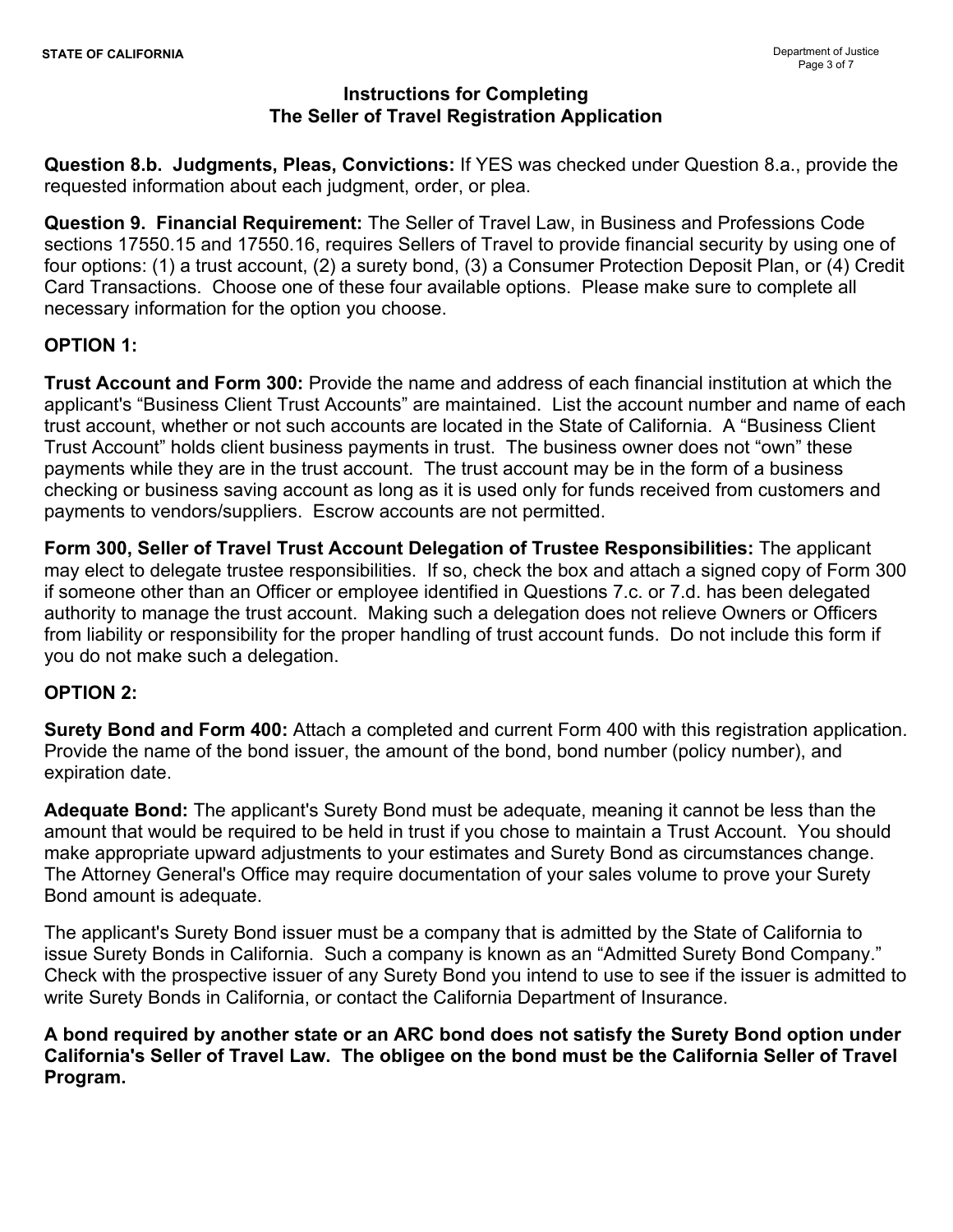## **OPTION 3:**

**Consumer Protection Deposit Plan:** If you participate in a Consumer Protection Deposit Plan approved by the California Attorney General, ask your plan administrator whether your plan has been formally approved. You may also contact the Seller of Travel Program to find out which Consumer Protection Deposit Plans are currently approved by the California Attorney General's Office (Business and Professions Code section 17550.16(b)).

If you are participating in an approved Consumer Protection Deposit Plan, attach the required documentation.

### **OPTION 4:**

**Credit Card Exemption:** The applicant may be exempt from the financial requirement if payment is made by credit card and the applicant meets all other requirements of Business and Professions Code section 17550.15(j). The applicant must complete and attach the Seller of Travel Affidavit, Form 750.

### **Note: The Travel Consumer Restitution Corporation (TCRC) and TCRC's Fund are not Consumer Protection Deposit Plans.**

**Question 10. Travel Certificates:** A "travel certificate" is a writing or document stating that the holder is entitled to air or sea transportation or travel services, at a discount or reduced price, or is entitled to purchase such transportation or those travel services from a specified source, whether or not the holder is required to pay additional money or fulfill any requirements in order to utilize the certificate (Business and Professions Code section 17550.10). A paid ticket from an air or ocean carrier, ARC, or IATAN is not a travel certificate.

Check YES if you will sell, market, or distribute any travel certificates. Attach a copy of each unique travel certificate that is, or will be, provided to clients, sold, marketed, or distributed by you during the registration period. Otherwise, check NO. If you later begin selling, marketing, or distributing any travel certificates, you must amend your registration and provide a copy of any such certificate within 10 days of its use.

**Question 11. Travel Discount Program**: "Seller of travel discount program" means a membership, benefit program, or other arrangement that entitles the purchaser to future transportation or any travel services at a discount or reduced price or preferential treatment not made generally available to the public. Seller of travel discount program does not include a "travel business discount program" as defined in Business and Professions Code section 17550.27.

Check YES if you offer a seller of travel discount program to the general public. If YES, please note that a \$100,000 bond in favor of the State of California is required. For information on obtaining a California Secretary of State bond, please visit www.sos.ca.gov/business-programs/special-filings/forms/

**Question 12. Independent Agents**: An independent agent is any individual, natural person, a singlemember limited liability company whose sole member is an individual, or a single-shareholder "S" corporation whose sole shareholder is an individual who:

(1) Has a written contract with a registered seller of travel to act on that registered seller of travel's behalf in offering or selling air or sea transportation and other travel goods or services in connection with the transportation.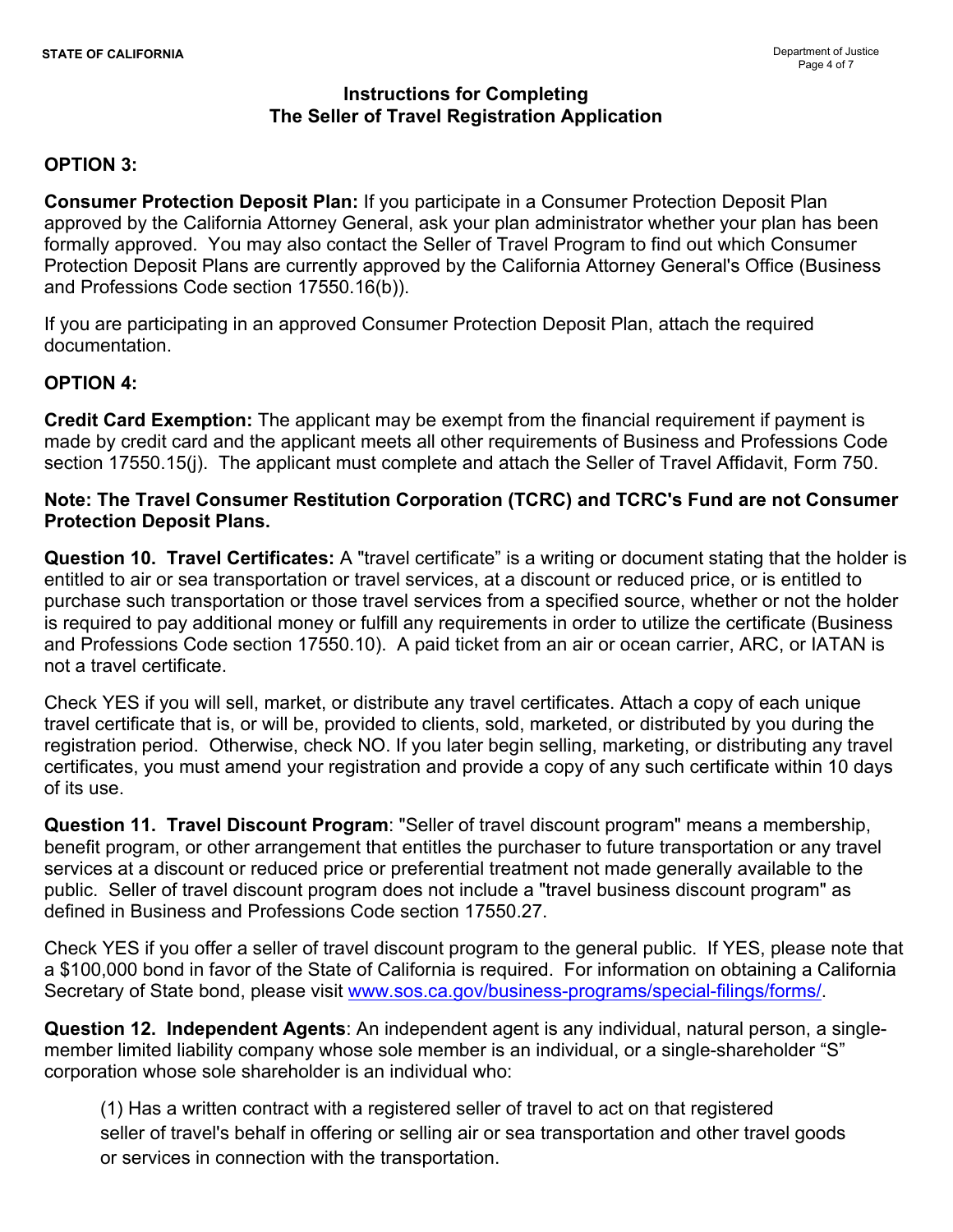(2) Acts only on behalf of a registered seller of travel with whom the person has a written contract in the offer or sale to a passenger of air or sea transportation and other goods or services in connection with the transportation and sells no other air or sea transportation or travel services to that passenger.

(3) Provides air or sea transportation or travel services that are offered or sold pursuant to the official agency appointment of the registered seller of travel with whom the person has a written contract.

(4) Does not receive any consideration for air or sea transportation or other travel services from the passenger.

(5) Requires the passenger to pay all consideration for air or sea transportation or other travel services directly to the air carrier or ocean carrier or to the registered seller of travel.

(6) Discloses both of the following:

(A) The person is acting on behalf of a registered seller of travel.

(B) The name, address, telephone number, and registration number of the registered seller of travel on whose behalf the person is acting.

Check YES if the applicant offers or sells, or will offer or sell, any travel services through any independent agents as described above. Also, list the names, business name, dbas, phone numbers, and addresses of any independent agents with whom you have written contracts or who are authorized to use your registration number in their advertising, as provided for in Business and Professions Code section 17550.20(g). The addresses provided should be the locations from which the independent agent is doing business. Applicant must submit independent agents in an electronic format. For a sample on how to submit in an electronic format visit the Seller of Travel Program website at [www.oag.ca.gov/](http://www.oag.ca.gov/travel/forms) [travel/forms](http://www.oag.ca.gov/travel/forms) under Independent Agent Template.

**Question 13. New Registration/New Business:** Check YES if the applicant has previously applied for registration with the Seller of Travel Program. For all previous applications, write your previous business name, address, and registration number in the space provided.

Check NO if the applicant, and all owners and managers of the applicant, are applying for registration for the first time.

**Question 14. Travel Consumer Restitution Corporation (TCRC) Fund:** Check the appropriate boxes.

The TCRC provides refunds to passengers for paid travel services not received due to a material failure of sellers of travel participating in the TCRC Fund. The Fund covers customers located in California at the time of sale.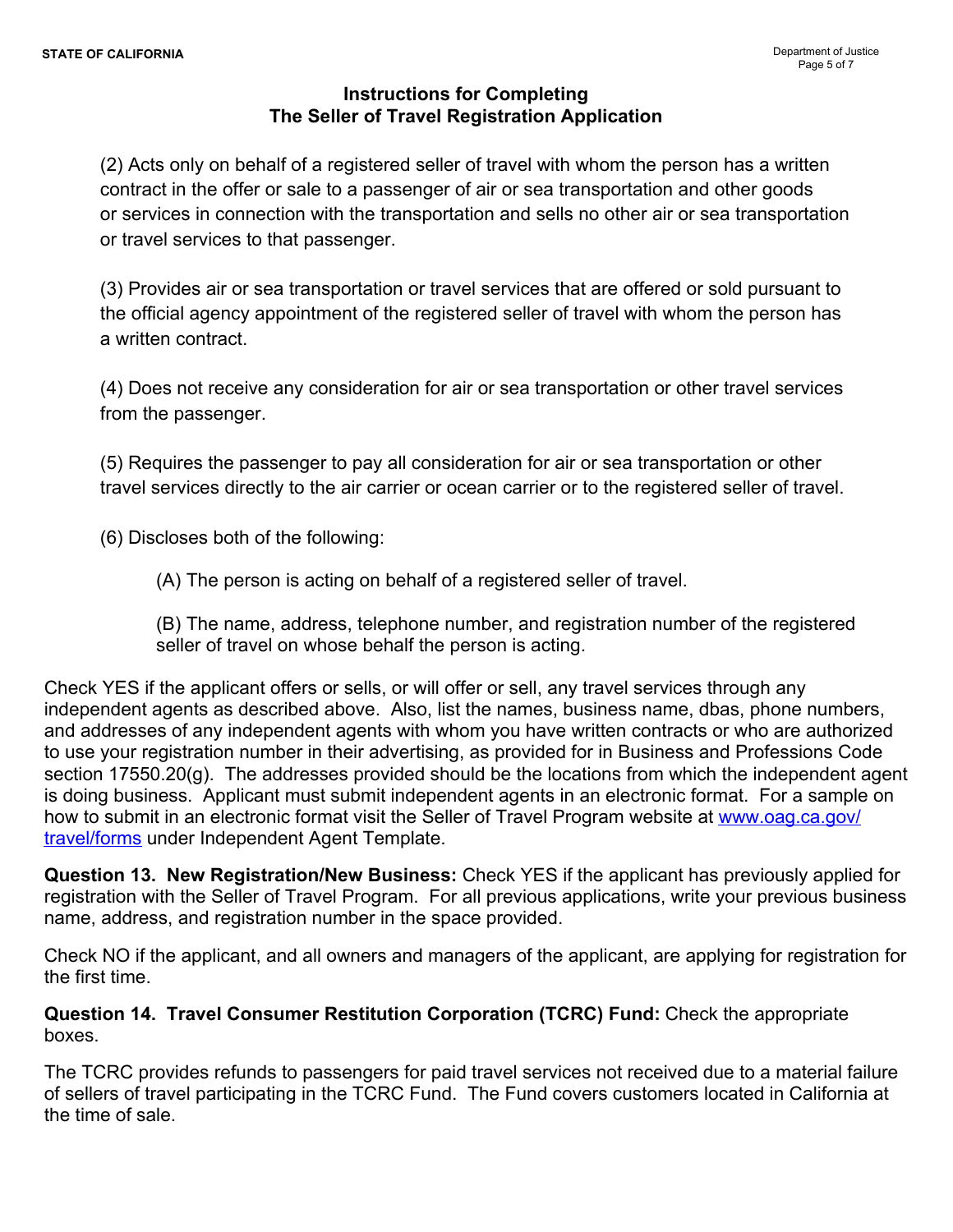### **Who Must Participate in the TCRC Fund:**

- o Any seller of travel who does business with persons located in California and whose principal place of business is in California; OR
- o Any seller of travel who does business with persons located in California, from at least one location in California, and who is an issuer or subsidiary of an issuer of securities that are listed on a national securities exchange or designated as a national market system security.

TCRC Fund participation requires that you pay an initial assessment and annual assessments.

**The Travel Consumer Restitution Corporation and the Attorney General's Seller of Travel Program are separate entities and require separate applications and separate fees paid to each. Your yearly TCRC Fund assessment must be paid directly to the Travel Consumer Restitution Corporation, not to the Seller of Travel Program or to the California Department of Justice. For more information on registration with TCRC, visit [www.tcrcinfo.org](http://www.tcrcinfo.org) or call (530) 809-4220.**

TCRC membership does not exempt you from submitting an application with the Seller of Travel Program. TCRC participants must also timely submit an application with the Seller of Travel Program. Failure to register with the Seller of Travel Program may result in a penalty and may be punishable as a misdemeanor.

**Application Declaration:** All persons listed in Questions 7.c. and 7.d. must date, sign, list the city and state where they sign, and print their name on the Application Declaration page. Each person signs under penalty of perjury under the laws of the State of California attesting to the truth and accuracy of all of the information provided in the application. Multiple signatures may be provided on separate copies of the declaration.

Mail the completed application with all signatures, registration fee, any applicable late fee, and any attached forms to:

> Seller of Travel Program Office of The Attorney General Department of Justice 300 South Spring Street, Suite 1702 Los Angeles, CA 90013-1230

Your registration will not be complete until the Seller of Travel issues a valid Acknowledgment of Registration letter which includes a Seller of Travel Certificate.

**Registration Fee:** Registration fees are based on the number of business locations. The registration fee is \$100 per business location. Add the total number of business locations from Questions 3.a. and 3.b. and multiply the total by \$100. This amount is your total registration fee.

**Late Fee Calculations:** A late fee is due with your application if you postmark your registration later than your filing deadline. The filing deadline is 10 days prior to doing business in the State of California. A late fee is \$5 for each day late, not to exceed the maximum of \$500.